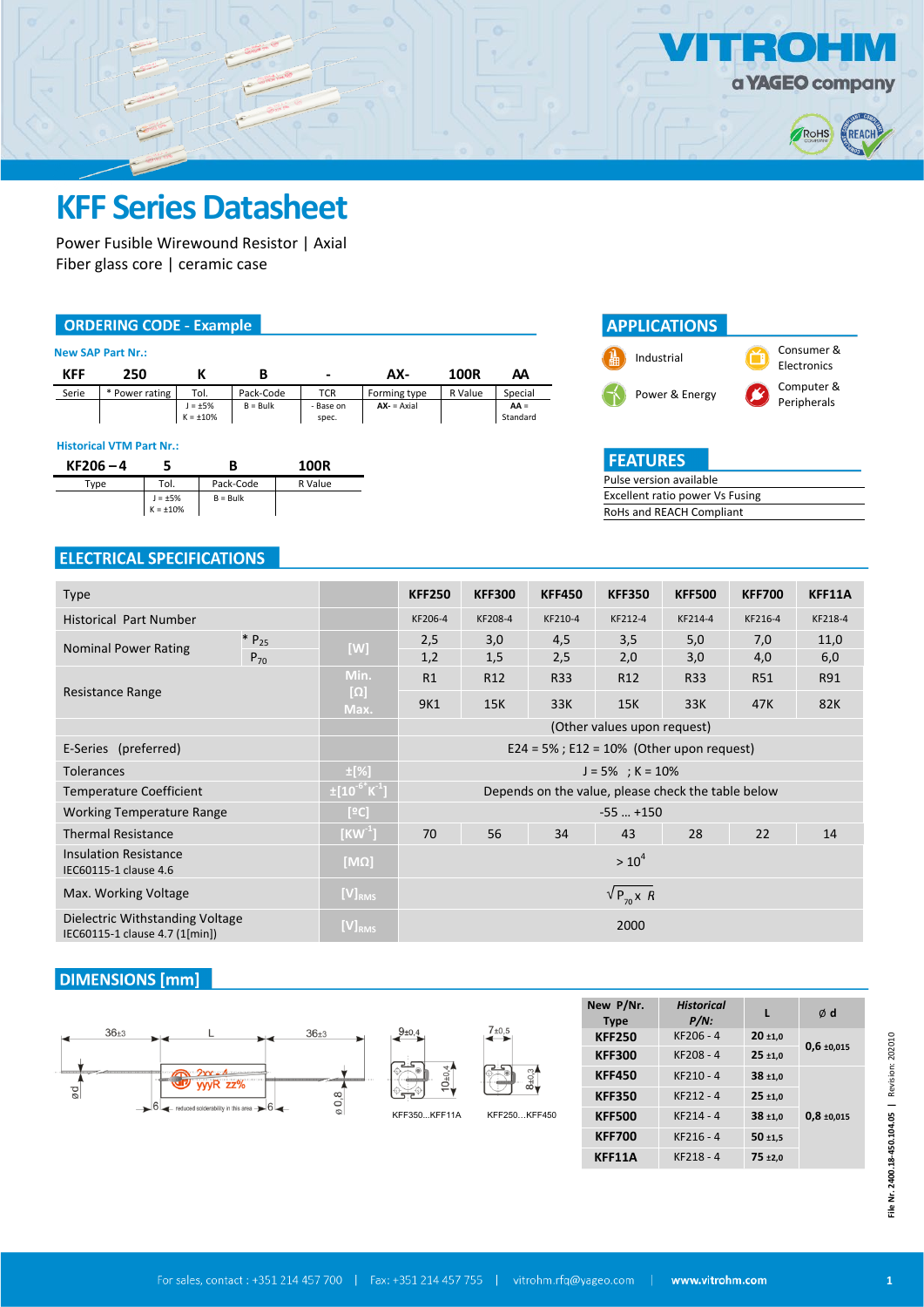

# **KFF Series Datasheet**

| <b>PERFORMANCE DATA</b>                                                                  |                  |                                     |               |               |                            |               |               |         |
|------------------------------------------------------------------------------------------|------------------|-------------------------------------|---------------|---------------|----------------------------|---------------|---------------|---------|
| Type                                                                                     |                  | <b>KFF250</b>                       | <b>KFF300</b> | <b>KFF450</b> | <b>KFF350</b>              | <b>KFF500</b> | <b>KFF700</b> | KFF11A  |
| <b>Historical Part Number</b>                                                            |                  | KF206-4                             | KF208-4       | KF210-4       | KF212-4                    | KF214-4       | KF216-4       | KF218-4 |
| <b>Derating Linear</b>                                                                   | [°C]             |                                     |               |               | 70150 (0W)                 |               |               |         |
| <b>Climatic Category</b>                                                                 |                  |                                     |               |               | 55/150/56                  |               |               |         |
| <b>Failure Rate</b><br>(Total, $\theta_{a}$ , max, 60[%] cont. lev.)                     | $[10^{9^*} h^1]$ |                                     |               |               | appr. 100 depends on value |               |               |         |
| Endurance<br>IEC60115-1 clause 4.25<br>(P <sub>70</sub> , @ 70[°C], 1000[h])             | $\pm$ [%]        | 3                                   |               |               |                            |               |               |         |
| Damp Heat, Steady State<br>IEC60115-1 clause 4.24<br>$(40[^{\circ}C], 93[%r.h.], 56[d])$ | $\pm$ [%]        | $\overline{2}$                      |               |               |                            |               |               |         |
| <b>Climatic Sequence</b><br>IEC60115-1 clause 4.23                                       | $\pm$ [%]        | $\overline{2}$                      |               |               |                            |               |               |         |
| Resistance to Soldering Heat<br>IEC60115-1 clause 4.18<br>$(260^{+5}[°C], 3,5^{+1}[s])$  | $\pm$ [%]        | 0,2                                 |               |               |                            |               |               |         |
| Terminal Strength                                                                        | $\pm$ [%]        | $\mathbf{1}$                        |               |               |                            |               |               |         |
| <b>Terminal Tensile Strength</b>                                                         | $[N]$            |                                     |               |               | 50                         |               |               |         |
| Solderability<br>IEC60068-2-20<br>$(245^{+5}[9C]3^{+0.5}[s])$                            |                  | Solder bath method (> 95% coverage) |               |               |                            |               |               |         |
| Marking<br>IEC60062                                                                      |                  |                                     |               |               | Printed in clear           |               |               |         |

# **TEMPERATURE COEFFICIENT**

| New P/Nr.<br><b>Type</b> | <b>Historical P/N:</b> | $400 \pm 50$ ppm/K |            | $-20 \pm 60$ ppm/K |             | $0 \pm 10$ ppm/K |            |
|--------------------------|------------------------|--------------------|------------|--------------------|-------------|------------------|------------|
| <b>KFF250</b>            | KF206 - 4              | $\geq$ R1          | $\leq$ R2  | $\geq$ R22         | $\leq$ 300R | $\geq$ 330R      | $\leq$ 9K1 |
| <b>KFF300</b>            | KF208-4                | $\geq$ R12         | $\leq$ R3  | $\geq$ R33         | $\leq 470R$ | $\geq$ 510R      | $\leq$ 15K |
| <b>KFF450</b>            | $KF210 - 4$            | $\geq$ R33         | $\leq$ R68 | $\geq$ R75         | $\leq$ 910R | $\geq$ 1K        | $\leq$ 33K |
| <b>KFF350</b>            | $KF212 - 4$            | $\geq$ R12         | $\leq$ R3  | $\geq$ R33         | $\leq 470R$ | $\geq$ 510R      | $\leq$ 15K |
| <b>KFF500</b>            | $KF214 - 4$            | $\geq$ R33         | $\leq$ R68 | $\geq$ R75         | $\leq$ 910R | $\geq 1K$        | $\leq$ 33K |
| <b>KFF700</b>            | $KF216 - 4$            | $\geq$ R51         | $\leq$ 1R  | $\geq$ 1R1         | $\leq$ 1K3  | $\geq 1K5$       | $\leq$ 47K |
| KFF11A                   | KF218-4                | $\geq$ R91         | $\leq$ 1R6 | $\geq$ 1R8         | $\leq$ 2K4  | $\geq$ 2K7       | $\leq$ 82K |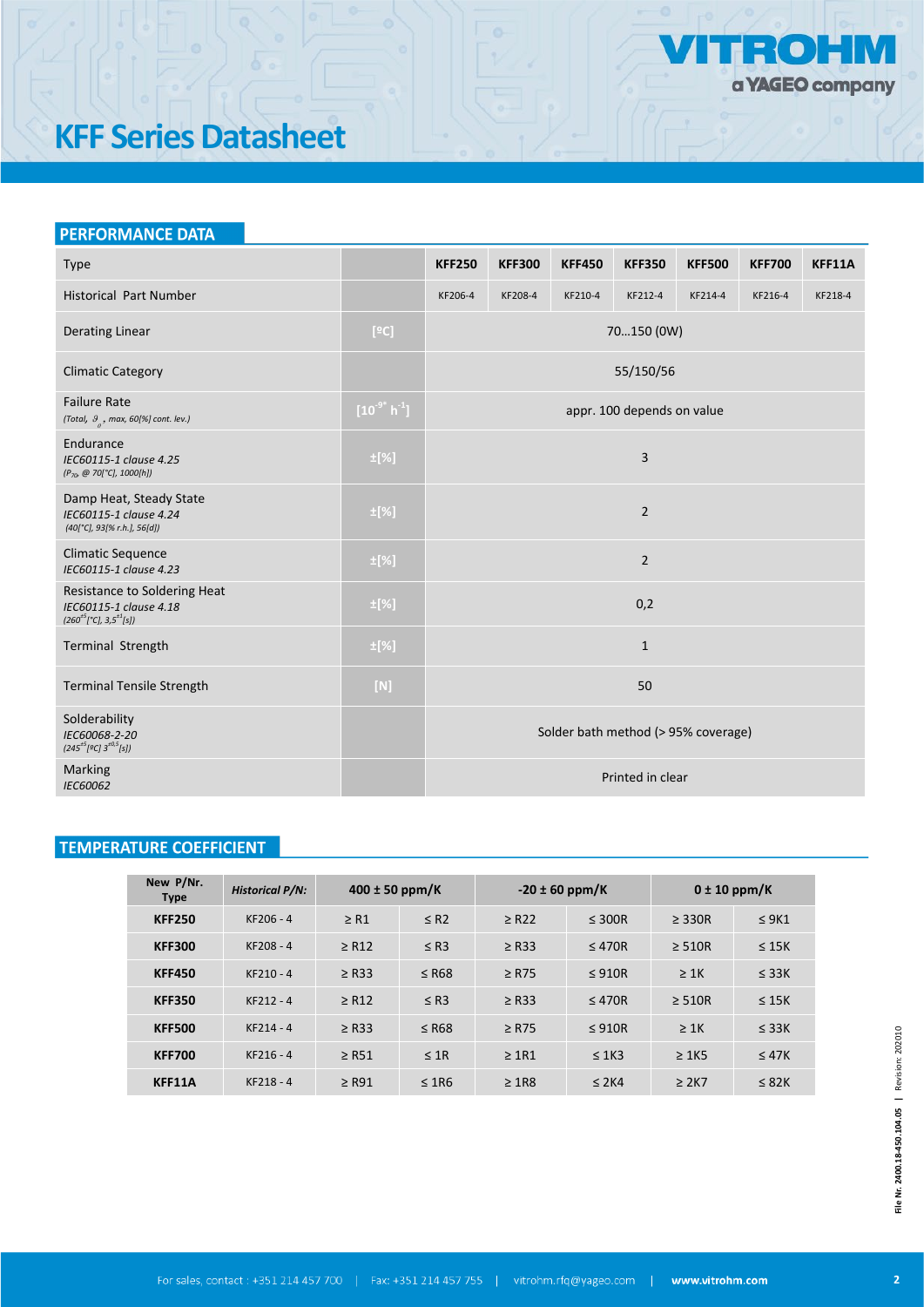

# **KFF Series Datasheet**

### **FUSE CHARACTERISTICS**













### **TEMPERATURE RISE**